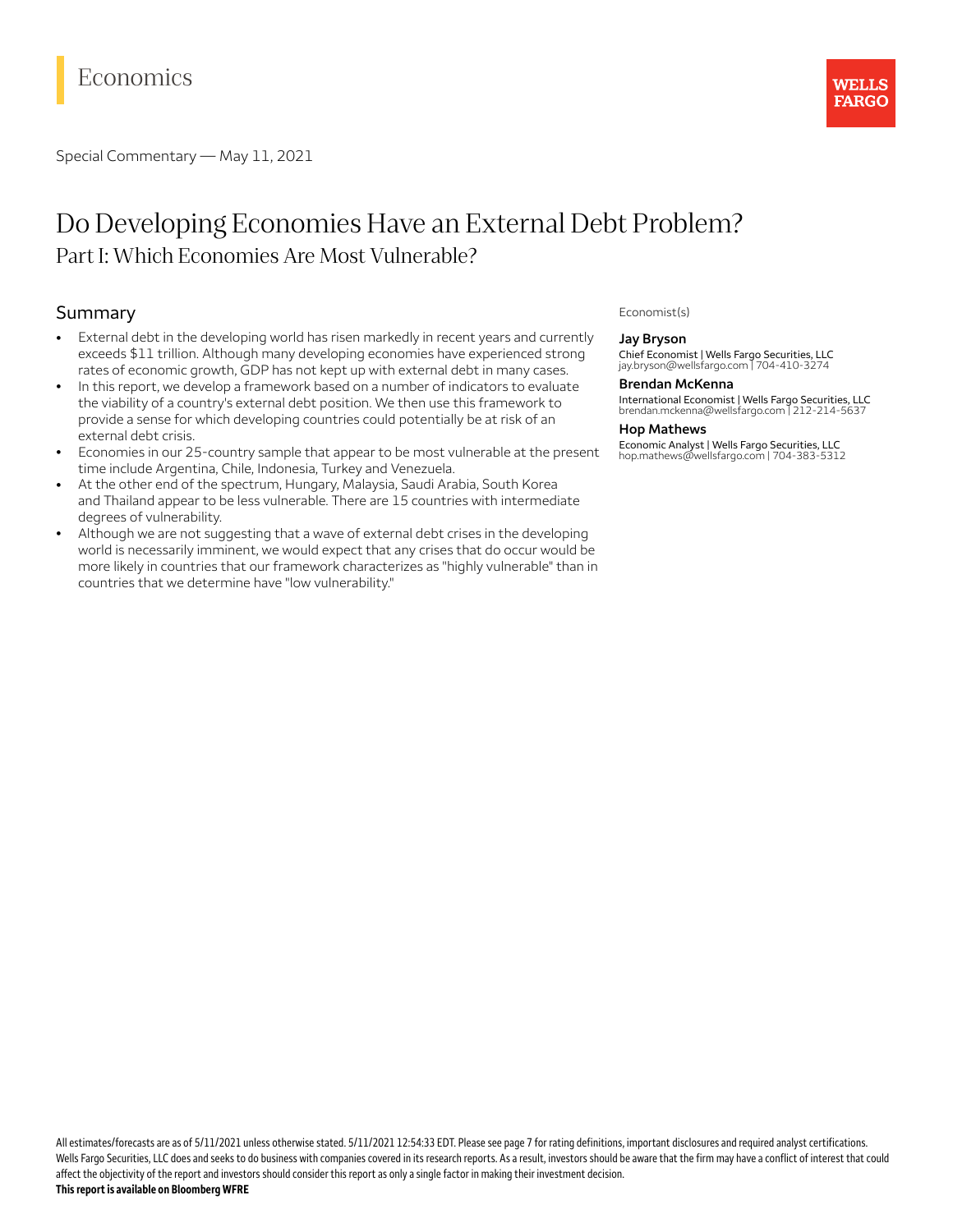## External Debt in the Developing World Has Risen Considerably in Recent Years

Most forecasters, including us, look for global economic growth to strengthen significantly over the course of the year as many economies emerge from the pandemic. Specifically, we forecast global GDP will grow in excess of 6% in 2021 which, if realized, would be the strongest year of global economic growth in at least 40 years. (See our *[International](https://wellsfargo.bluematrix.com/links2/link/html/639d9ea3-e896-4c6a-b1e9-633d7625fde2/654013ff-ab83-430b-b2f9-1821b8ee8fbb) Economic Outlook* for details.) We look for this momentum to carry into next year, with a forecasted GDP growth rate of roughly 4% in 2022.

But in an 11-part series of [reports](https://wellsfargo.bluematrix.com/links2/link/html/639d9ea3-e896-4c6a-b1e9-633d7625fde2/dfbc571e-be68-4e1d-aceb-b94fde14d320) we wrote in January and February, we discussed a number of factors which impart some risk to that sanguine outlook. We did not include the external debt situation in many developing countries in that initial list of risks, but its inclusion may have been warranted. In this first report in a two-part series, we will examine external debt in a sample of 25 large developing economies to determine which countries may have a "problem." In a forthcoming follow-up report, we will analyze which creditor countries could be adversely affected if developing economies are unable to service their debts.

By definition, external debt is the amount of debt that the household, business and public sectors in a country owe to foreign creditors, regardless of currency. For example, a corporation that is domiciled in Peru could issue bonds that are denominated in U.S. dollars. If foreigners buy these bonds, the amount of their purchases are classified as Peruvian external debt. If that corporation also issued bonds that were denominated in Peruvian soles and foreign investors bought those bonds, then the amount of those purchases would also be included in Peruvian external debt. But the dollar-denominated corporate bonds that are owned by Peruvian residents would be not included in Peruvian external debt.

As shown in [Figure](#page-1-0) 1, the aggregate amount of external debt among 62 developing economies for which the Institute of International Finance has data has grown to more than \$11 trillion last year from nearly \$2 trillion in 2000. Excluding China—data on Chinese external debt are not available until 2014 —the external debt of the remaining 61 economies totaled \$8.7 trillion in 2020. Of course, the size of many developing economies has also grown significantly over the past two decades, so external debt needs to be scaled by GDP. But even accounting for the significant rise in GDP in the developing world, the aggregate external debt-to-GDP ratio, excluding China, has risen markedly over the past decade ([Figure](#page-1-1) 2). Although we do not have data extending back to the 1990s for all the countries in our sample, it appears that the aggregate external debt-to-GDP ratio is higher today than it was in the mid-1990s, before a tsunami of financial and economic crises swept through the developing world.

*The aggregate external debtto-GDP ratio in the developing world has risen markedly over the past decade.*

## <span id="page-1-0"></span>Figure 1



## <span id="page-1-1"></span>Figure 2



[Figure](#page-2-0) 3 shows the ten countries with the highest amounts of external debt in 2020. China clearly tops this list with \$2.4 trillion worth of external debt, which would seem to indicate that China is a prime candidate for an external debt crisis. But China is also the second largest economy in the world, so it's external debt-to-GDP ratio is quite low at only 16%. Among the ten countries that are shown in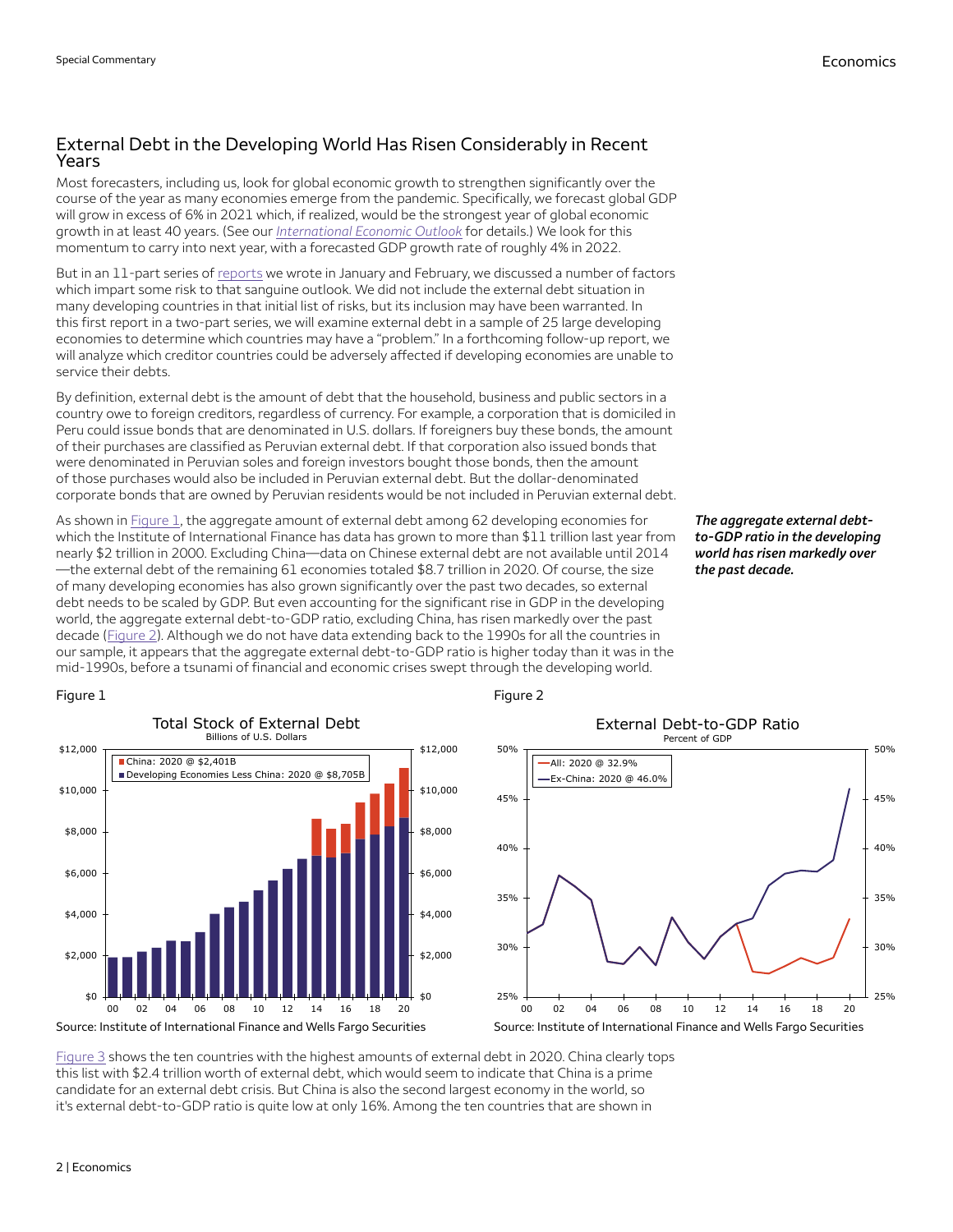Figure 3, the United Arab Emirates has the highest external debt-to-GDP ratio at over 100%. Foreign exchange reserves of the UAE appear quite hefty, with UAE foreign exchange reserves at nearly \$100 billion. However, when benchmarking foreign exchange reserves against the stock of external debt, UAE foreign exchange reserves may not look as impressive ([Figure](#page-2-1) 4).

Qualifications, such as measuring debt against GDP or taking into account the amount of a country's foreign exchange reserves, show that the viability of a country's external debt depends on more than simply the total amount of debt. In the following sections, we develop a framework based on a number of indicators to evaluate the viability of a country's external debt position and provide a sense for which developing countries could be at risk of an external debt problem.

## <span id="page-2-0"></span>Figure 3





## <span id="page-2-1"></span>Figure 4

Source: Institute of International Finance and Wells Fargo Securities

# Developing a Framework to Measure External Debt Vulnerability

Before outlining the results of our framework, it is worth discussing the variables we included and why they are important in identifying countries that could have an external debt problem. In assessing the viability of a country's external debt, we selected metrics that have historically acted as reliable early warning indicators to a potential debt crisis. In aggregate, these metrics should help to identify countries that could be particularly vulnerable as well as countries where debt may not pose an immediate threat.

The first indicator we used in our framework is the total stock of external debt. More often than not, developing countries with a large stock of external debt could be ripe for some type of debt crisis. Intuitively, incorporating the overall stock of external debt makes sense; however, as noted above, external debt also needs to be scaled by the size of a country's economy. As economies grow or contract, the stock of debt relative to the size of the economy will likely also change. In that sense, incorporating the external debt-to-GDP ratio as a variable can also be used as a leading indicator to identify vulnerable countries. In our view though, the evolution of the external debt-to-GDP ratio is more telling. A track record of rising external debt relative to GDP is more indicative of a country with a potential problem. In order to account for a track record of rising external debt, we utilize the change in the external debt-to-GDP ratio between 2014 and 2019. (We exclude 2020 due to the COVIDinduced lockdowns in many economies last year that led to one-off declines in nominal GDP.) This change in the external debt-to-GDP ratio not only tells us how external debt has evolved, but also the likely trajectory of the ratio going forward, which can help identify at-risk countries.

Two countries with identical amounts of external debt and debt-to-GDP ratios could face different degrees of vulnerability depending on the maturity profile of the debt and its currency composition. Included in our framework is the proportion of total external debt that matures in less than one year, which we view as a potential vulnerability. Countries with an excessive amount of short-term debt typically face a higher likelihood of repayment issues. Also, elevated amounts of short-term debt introduce refinancing risks that could result in a higher cost of debt in the future and may also

*Vulnerability to a crisis rises along with the total amount of external debt, the external debt-to-debt ratio, and the proportions of short-term debt and foreign currency debt.*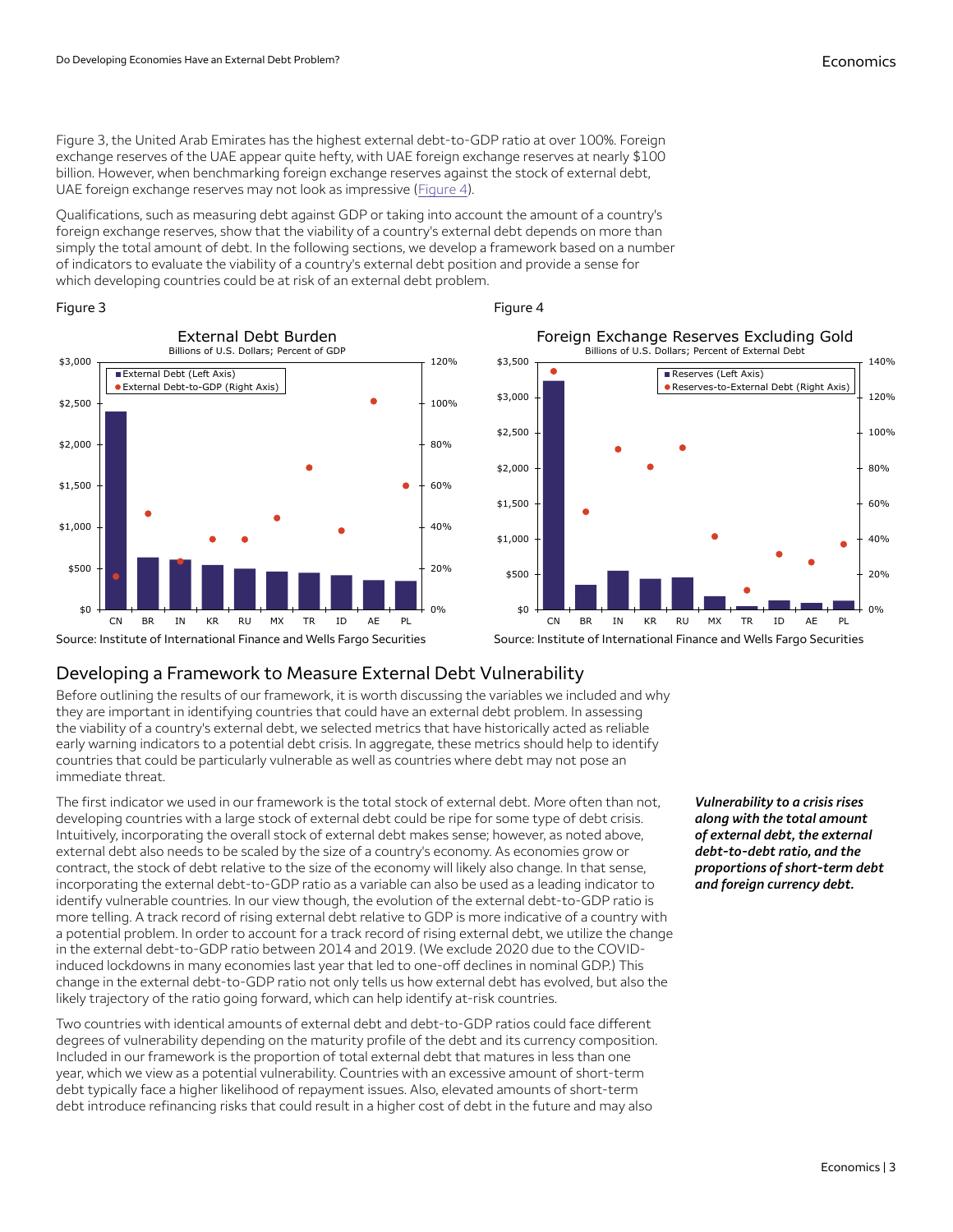increase the probability of default. The share of external debt denominated in foreign currency, as opposed to local currency, also represents a possible source of vulnerability. In the event that a local currency comes under pressure and weakens significantly, debt denominated in foreign currencies becomes more expensive and more difficult to service. As debt becomes more expensive, the ability of borrowers across all sectors to repay debts would likely deteriorate.

Also included in our framework are metrics associated with debt service (*i.e.*, funds required to cover interest and principle payments). In our model, we incorporated ratios aimed at revealing how much debt service a country has as well as a country's ability to generate income to pay its debt service obligations. The first ratio we used is debt service as a percent of total external debt. This ratio is designed to reveal how much in interest and principle repayments a country has relative to the overall level of external debt. In this case, a country becomes more vulnerable as its debt service ratio rises. In addition, we included debt service as a percent of current account receipts to measure the amount of foreign exchange a country earns to service interest and principle payments. Similar to the previous debt service ratio, a country becomes more vulnerable as the proportion of debt service-to-current account receipts rises.

We also included a measure of foreign exchange reserves in our framework. FX reserves are typically used by central banks in developing economies for a number of reasons including limiting volatility in their respective currencies or to repay debt obligations. An adequate amount of FX reserves that can cover debt payments can provide a country with a buffer in a crisis scenario, while an insufficient amount of FX reserves can exacerbate a balance of payments issue or external debt problem. To that point, we use the foreign exchange reserves-to-external debt ratio in our framework as a gauge of the adequacy of FX reserves. In contrast to other ratios in our model, a country's vulnerability rises as the FX reserves-to-external debt ratio declines.

## Which Countries Are Most Vulnerable?

[Table](#page-4-0) 1, which lists the largest 25 developing economies that together account for 85% of external debt in our 62-country sample, shows the final results of our framework. For each variable listed, we established thresholds that we believe are significant in segmenting different levels of vulnerability. These thresholds help us identify which countries have High, Moderate or Low vulnerability as it relates to each of the individual indicators included in the table. We also use a scorecard approach to aggregate these variables into an overall level of external debt vulnerability, the column furthest to the left. The intricacies of the scoring system are a bit complex, but in an effort to simplify, we adopted a color scheme to highlight High, Medium and Low vulnerability for each variable. Green represents "Low Vulnerability," yellow suggests "Moderate Vulnerability" and red suggests "High Vulnerability."

*Vulnerability rises with debt service.*

*FX reserves can provide a*  $c$ *country* with *a buffer in a crisis scenario.*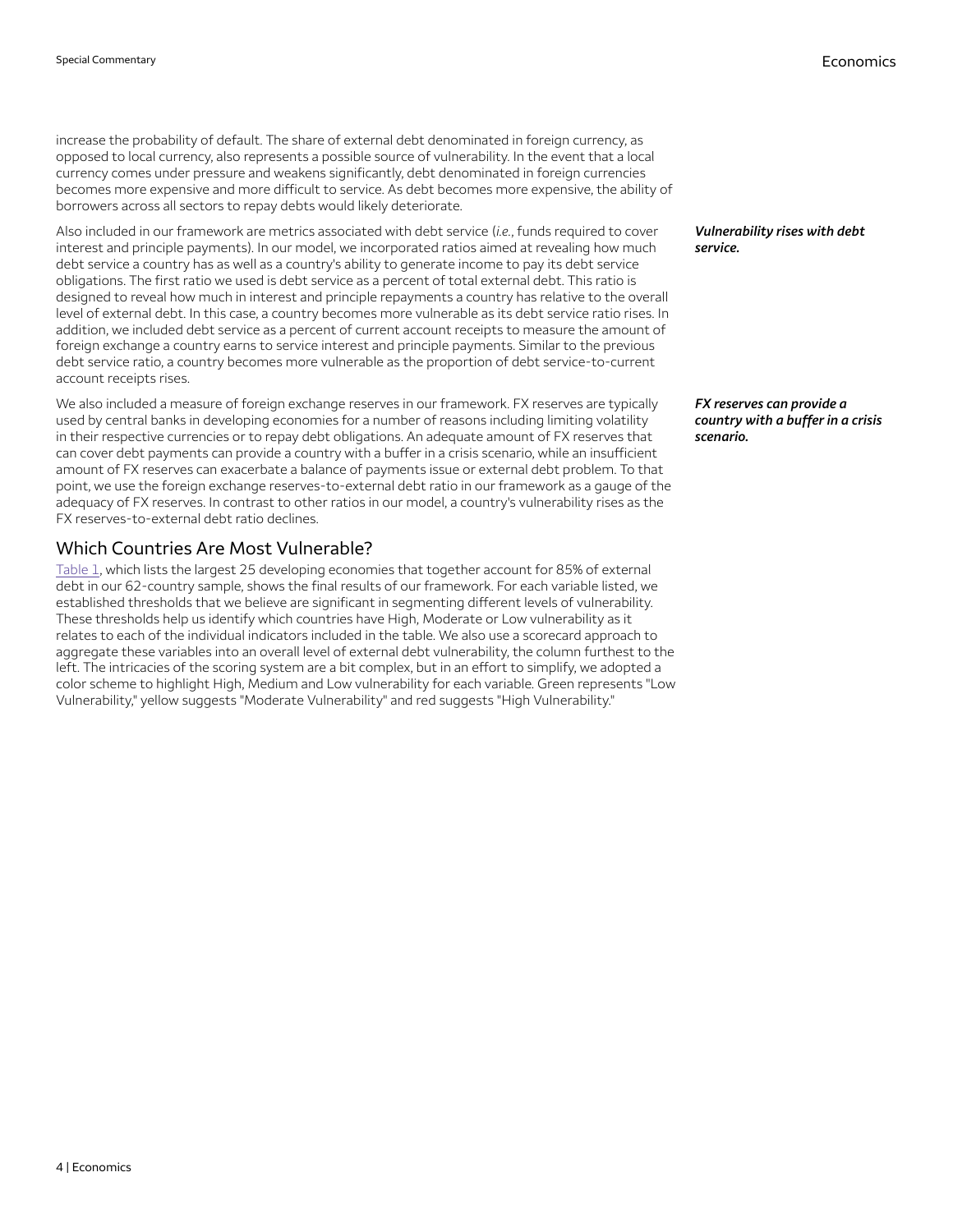#### <span id="page-4-0"></span>Table 1

| Country            | <b>External Debt</b><br>Vulnerability <sup>1</sup> | <b>Stock of External</b><br>Debt<br>$($ \$) | Change in<br><b>External Debt-to-</b><br><b>GDP Ratio</b> | <b>Short-term Debt</b><br>(% of External<br>Debt) | <b>FX</b> Debt<br>(% of External<br>Debt) | <b>Debt Service</b><br>(% of External<br>Debt) | <b>Debt Service</b><br>(% of Curr. Acct<br>Receipts) | <b>FX Reserves</b><br>(% of External<br>Debt) |
|--------------------|----------------------------------------------------|---------------------------------------------|-----------------------------------------------------------|---------------------------------------------------|-------------------------------------------|------------------------------------------------|------------------------------------------------------|-----------------------------------------------|
| Turkey             |                                                    |                                             |                                                           |                                                   |                                           |                                                |                                                      |                                               |
| Argentina          |                                                    |                                             |                                                           |                                                   |                                           |                                                |                                                      |                                               |
| Venezuela          |                                                    |                                             |                                                           |                                                   |                                           |                                                |                                                      |                                               |
| Chile              |                                                    |                                             |                                                           |                                                   |                                           |                                                |                                                      |                                               |
| Indonesia          |                                                    |                                             |                                                           |                                                   |                                           |                                                |                                                      |                                               |
| South Africa       |                                                    |                                             |                                                           |                                                   |                                           |                                                |                                                      |                                               |
| Ukraine            |                                                    |                                             |                                                           |                                                   |                                           |                                                |                                                      |                                               |
| Brazil             |                                                    |                                             |                                                           |                                                   |                                           |                                                |                                                      |                                               |
| Poland             |                                                    |                                             |                                                           |                                                   |                                           |                                                |                                                      |                                               |
| China              |                                                    |                                             |                                                           |                                                   |                                           |                                                |                                                      |                                               |
| Colombia           |                                                    |                                             |                                                           |                                                   |                                           |                                                |                                                      |                                               |
| Romania            |                                                    |                                             |                                                           |                                                   |                                           |                                                |                                                      |                                               |
| Vietnam            |                                                    |                                             |                                                           |                                                   |                                           |                                                |                                                      |                                               |
| $_{\rm UAE}$       |                                                    |                                             |                                                           |                                                   |                                           |                                                |                                                      |                                               |
| Qatar              |                                                    |                                             |                                                           |                                                   |                                           |                                                |                                                      |                                               |
| Russian Federation |                                                    |                                             |                                                           |                                                   |                                           |                                                |                                                      |                                               |
| Egypt              |                                                    |                                             |                                                           |                                                   |                                           |                                                |                                                      |                                               |
| Mexico             |                                                    |                                             |                                                           |                                                   |                                           |                                                |                                                      |                                               |
| India              |                                                    |                                             |                                                           |                                                   |                                           |                                                |                                                      |                                               |
| Czech Republic     |                                                    |                                             |                                                           |                                                   |                                           |                                                |                                                      |                                               |
| Malaysia           |                                                    |                                             |                                                           |                                                   |                                           |                                                |                                                      |                                               |
| Hungary            |                                                    |                                             |                                                           |                                                   |                                           |                                                |                                                      |                                               |
| Korea              |                                                    |                                             |                                                           |                                                   |                                           |                                                |                                                      |                                               |
| Saudi Arabia       |                                                    |                                             |                                                           |                                                   |                                           |                                                |                                                      |                                               |
| Thailand           |                                                    |                                             |                                                           |                                                   |                                           |                                                |                                                      |                                               |



Source: Institute of International Finance and Wells Fargo Securities

Our external debt vulnerability column uses the same color scheme to highlight individual countries and their overall level of vulnerability. Countries highlighted as "red" at the top of the column are the countries our framework identify as the most vulnerable to an external debt crisis. These countries include Turkey, Argentina, Venezuela, Chile and Indonesia, two of which—Argentina and Venezuela —have already experienced debt crises and sovereign debt defaults recently. In addition, Turkey has experienced multiple large currency devaluations over the past few years and could be ripe for some type of external debt crisis as well.

Intuitively, Chile, whose sovereign debt the major ratings agencies classify as investment grade, may come as a surprise. However, a deeper dive into external debt fundamentals reveal that Chile has some vulnerabilities. The country's external debt-to-GDP ratio has climbed almost 12 percentage points over the past five years, one of the larger increases in our sample. In addition, debt service ratios are weak, with Chile having the highest ratio of debt service-to-external debt in the developing world at close to 28%. It's ratio of debt service-to-current account receipts is also elevated at close to 94% which, aside from Venezuela, is the highest in our sample of countries. Chile's foreign exchange reserves, which total only \$40 billion or so, may also be inadequate if a crisis were to erupt as the country's ratio of FX reserves-to-external debt is also among the lowest in our 25-country sample.

At the other end of the spectrum, our framework suggests that countries labeled as "green" have lower degrees of vulnerability. Three of these countries, Malaysia, South Korea and Thailand, are in Asia. These countries generally have low debt service ratios and generally possess ample FX reserves. Saudi Arabia also appears to have low vulnerability to an external debt crisis. Although the country's external debt exceeds \$200 billion, it has a warchest of FX reserves that are valued at more than \$450 billion, and its debt service ratios are at the low end of the spectrum. If Saudi Arabia has a vulnerability, it is that the vast majority of the country's external debt is denominated in foreign currencies. If the Saudi Arabian riyal, which is essentially fixed *vis-á-vis* the U.S. dollar, were to be devalued, then the household, business and public sectors in the country could potentially experience difficulties servicing their external debt. That said, a devaluation of the riyal does not seem likely anytime soon.

Then there are a number of countries labeled "yellow" that have intermediate degrees of vulnerability. A few of these countries are worth mentioning specifically. In our view, South Africa and Ukraine possess some notable vulnerabilities. Both countries have a high proportion of their external debt denominated in foreign currencies, their respective debt service ratios are high, and they have low levels of FX reserves. Furthermore, the South African government has struggled to stabilize fiscal

*Our framework identies Turkey, Argentina, Venezuela, Chile and Indonesia as the countries that are most vulnerable to a potential external debt crisis.*

*Three of the ve countries in the green zone are in Asia.*

*Surprisingly, our framework places China in the yellow zone.*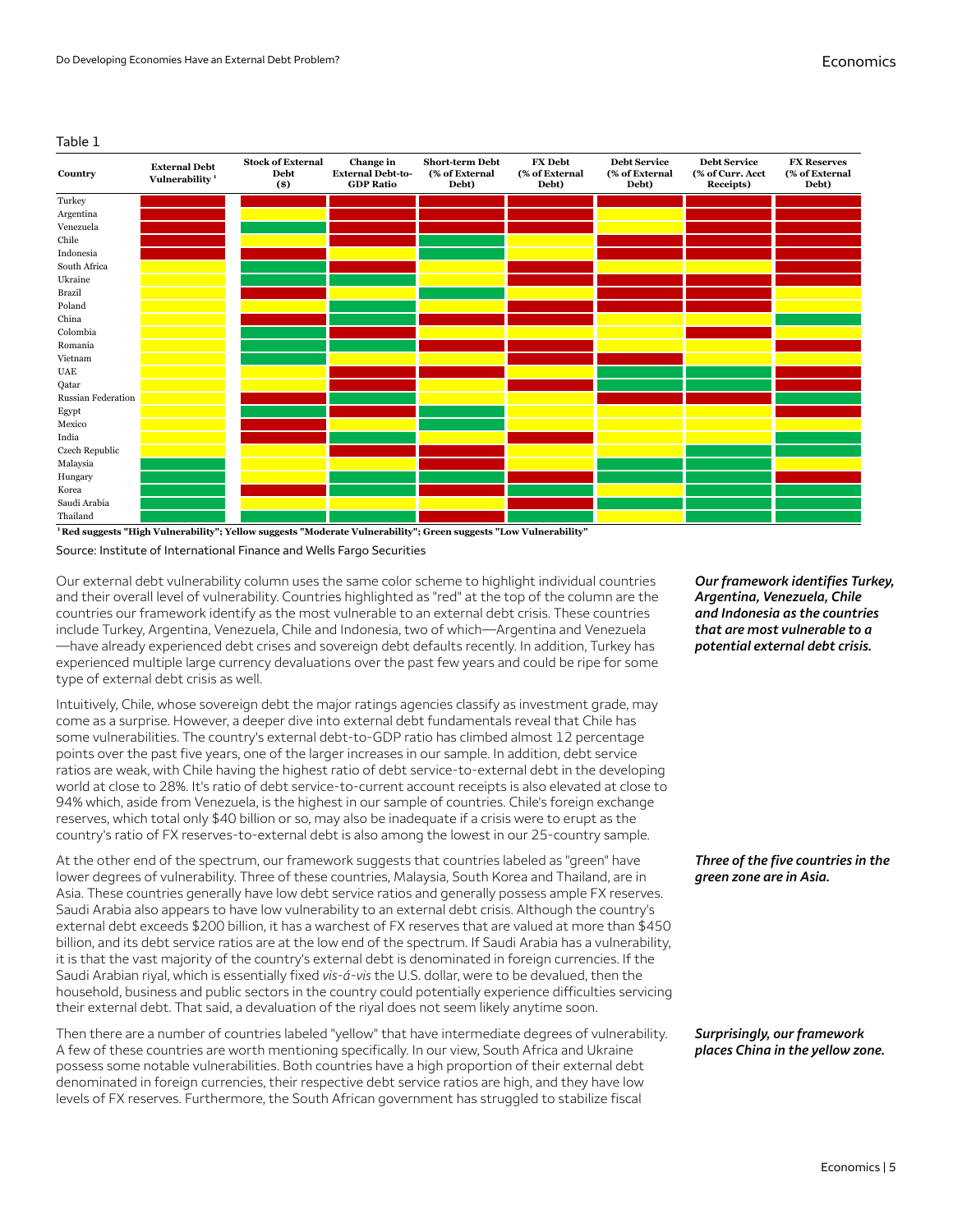and debt dynamics and COVID has run rampant across the country, potentially putting households and local businesses under economic and financial pressure. As far as Ukraine, the government has teetered on the brink of a sovereign debt default for years, and renewed geopolitical tensions with Russia could tip the government and the private sector further into debt repayment issues.

Surprisingly, our framework places China in the yellow zone as well. Intuitively, the likelihood of an external debt crisis in China may seem to be rather low given its immense stockpile of FX reserves that totals more than \$3 trillion. However, as we highlighted in our risks to the economic outlook [reports,](https://wellsfargo.bluematrix.com/links2/link/html/639d9ea3-e896-4c6a-b1e9-633d7625fde2/7ebe68bb-7a42-40a7-b1ef-0b261a449f14) China's system-wide debt issues and corporate defaults have risen recently. Our framework suggests China's debt issues may be just as much of a risk to the global economic outlook as we thought.

## Conclusion

External debt in the developing world has risen markedly in recent years to exceed \$11 trillion at present. Although many developing countries have grown significantly, GDP has not kept pace with external debt in many cases. To determine which countries may be most vulnerable to an external debt crisis, we developed a framework to assess potential vulnerability. Economies in our 25-country sample that appear to be most vulnerable at the present time include Argentina, Chile, Indonesia, Turkey and Venezuela. At the other end of the spectrum, Hungary, Malaysia, Saudi Arabia, South Korea and Thailand appear to be less vulnerable. There are 15 countries with intermediate degrees of vulnerability.

We are not suggesting that a wave of external debt crises in the developing world is necessarily imminent. History shows that the ability of analysts to accurately predict external debt crises is rather poor. The triggers of crises are not well understood. But if external debt crises were to occur in the near term, we would expect that they would be more likely among the countries that are characterized as red in our framework. The probability of a crisis in the green countries should be rather low.

As the experience of 1997 and 1998 showed, a wave of external debt crises in the developing world can lead to financial stress in advanced economies. Which creditor countries would be vulnerable today to debt crises in the developing world, should one occur? We will address that question in Part II of this series.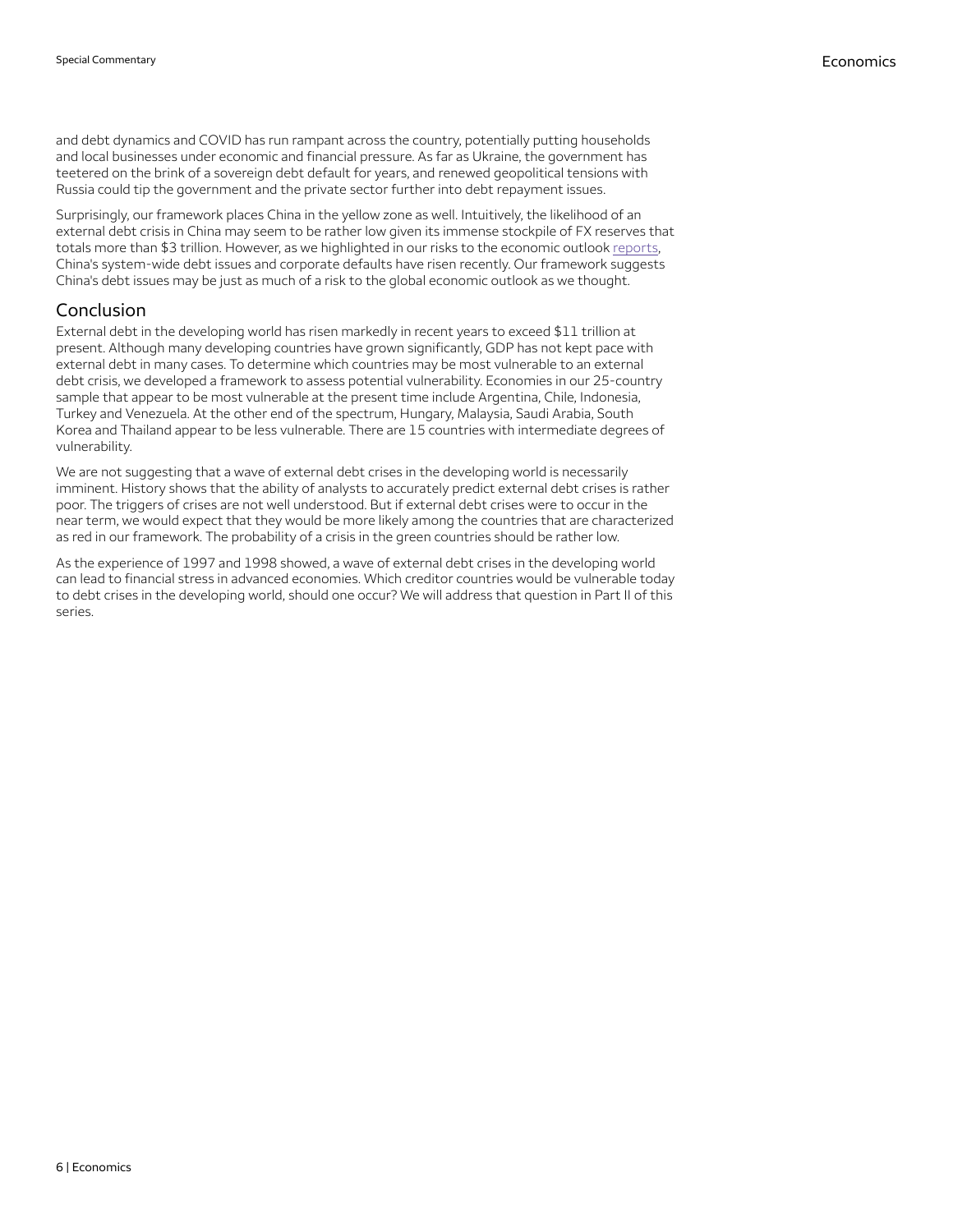#### **Subscription Information**

To subscribe please visit: [www.wellsfargo.com/economicsemail](http://www.wellsfargo.com/economicsemail)

*The 2021 Annual Economic Outlook: Aftershocks and Divergence in the Post-Pandemic Economy* is available at [wellsfargo.com/economicoutlook](http://wellsfargo.com/economicoutlook)

Via The Bloomberg Professional Services at WFRE

And for those with permission at [research.wellsfargosecurities.com](https://research.wellsfargosecurities.com/)

#### **Economics Group**

| Jay H. Bryson, Ph.D. | Chief Economist          | (704) 410-3274 | jay.bryson@wellsfargo.com           |
|----------------------|--------------------------|----------------|-------------------------------------|
| Mark Vitner          | Senior Economist         | (704) 410-3277 | mark.vitner@wellsfargo.com          |
| Sam Bullard          | Senior Economist         | (704) 410-3280 | sam.bullard@wellsfargo.com          |
| Nick Bennenbroek     | International Economist  | (212) 214-5636 | nicholas.bennenbroek@wellsfargo.com |
| Tim Quinlan          | Senior Economist         | (704) 410-3283 | tim.quinlan@wellsfargo.com          |
| Azhar Igbal          | Econometrician           | (212) 214-2029 | azhar.iqbal@wellsfargo.com          |
| Sarah House          | Senior Economist         | (704) 410-3282 | sarah.house@wellsfargo.com          |
| Charlie Dougherty    | Economist                | (704) 410-6542 | charles.dougherty@wellsfargo.com    |
| Michael Pugliese     | Economist                | (212) 214-5058 | michael.d.pugliese@wellsfargo.com   |
| Brendan McKenna      | International Economist  | (212) 214-5637 | brendan.mckenna@wellsfargo.com      |
| Shannon Seery        | Economist                | (704) 410-1681 | shannon.seery@wellsfargo.com        |
| Hop Mathews          | Economic Analyst         | (704) 383-5312 | hop.mathews@wellsfargo.com          |
| Nicole Cervi         | Economic Analyst         | (704) 410-3059 | nicole.cervi@wellsfargo.com         |
| Sara Cotsakis        | Economic Analyst         | (704) 410-1437 | sara.cotsakis@wellsfargo.com        |
| Coren Burton         | Administrative Assistant | (704) 410-6010 | coren.burton@wellsfargo.com         |
|                      |                          |                |                                     |